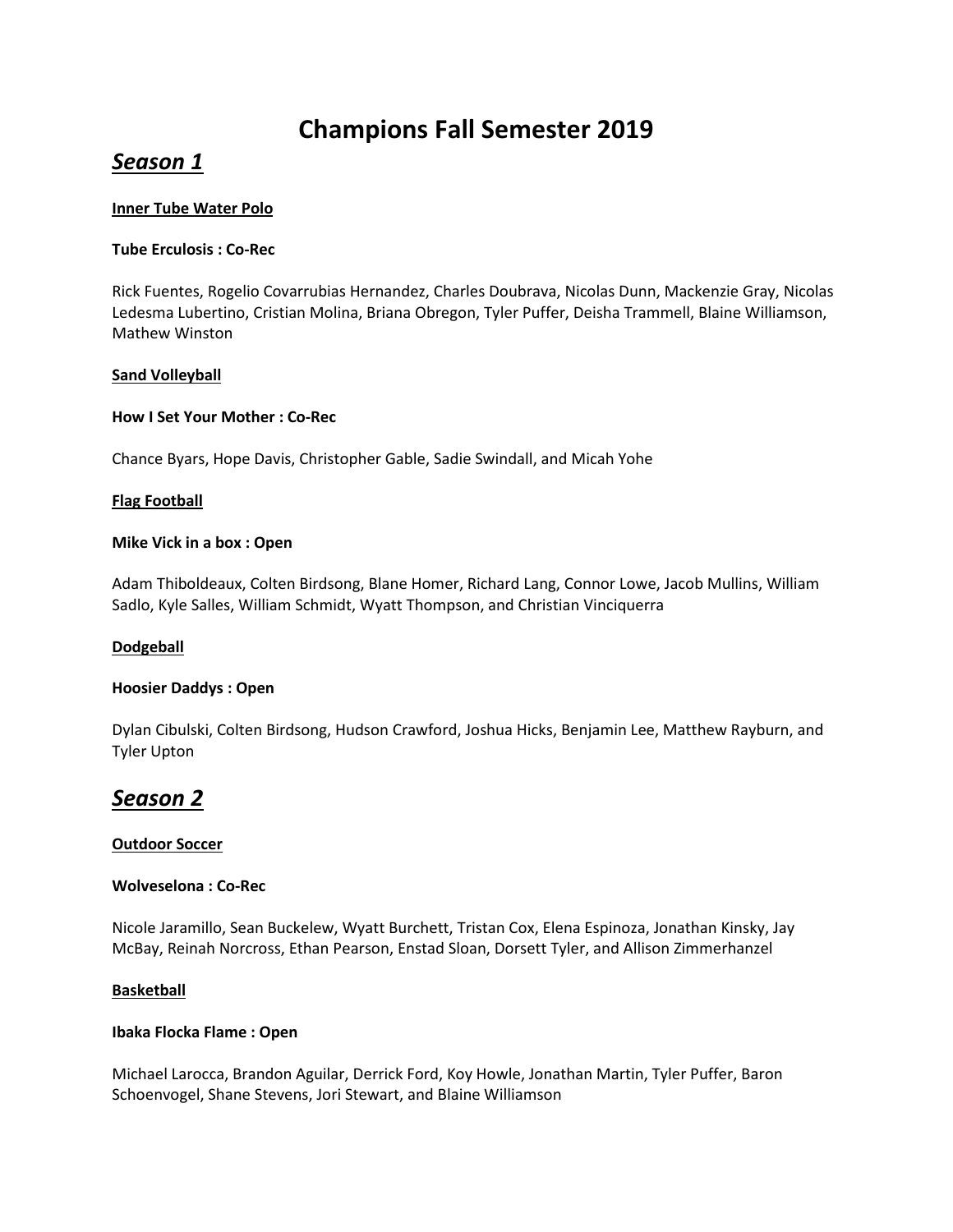#### **white men CAN jump : Co-Rec**

Breidon Johnson, Aaron Batten, Mason Crump, Jordan Davis, Miles Hallberg, Makenzie Hudson, John Landon, Michael Moroz, Kristian Reynolds, Dillan Sievers, Dejanee Smith, and Reagan Tremie

#### **Volleyball**

#### **How I Set Your Mother : Co-Rec**

Chance Byars, Hope Davis, Maura Elskamp, Christopher Gable, Sadie Swindall, and Micah Yohe

# **Champions Spring Semester 2020**

## *Season 1*

#### **Flag Football**

#### **F1RST : Open**

Levi Duron, Dominick Calabrese, Hullum Calvin, Tristen De La Fuente, Henry Esparza, River Frasure, Brendan Gough, and Ruiz Jared

#### **Dixie Rect : Co-Rec**

Alek Wendler, Samuel Cizek, Dylan Elkowitz, Miles Hallberg, Koy Howle, Breidon Johnson, Ethan Ray, Kayla Roberts, Hunter Saha, and Victoria Tollett

#### **Indoor Soccer**

#### **Wolveselona : Co-Rec**

Wyatt Burchett, Marlow Collin, Tristan Cox, Elena Espinoza, Gretchen Evans, Jonathan Kinsky, Jay McBay, Reinah Norcross, Ethan Pearson, Steven Subati, Dorsett Tyler, and Allison Zimmerhanzel

#### **Ultimate Frisbee**

#### **Disk Me Down : Co-Rec**

Wyatt Thompson, Andrew Blair, Mikeelee Brink, Miles Hallberg, Mason Leboeuf, Connor Lowe, Moyer Perry, William Sadlo, Avery Schieck, James Stansfield, and Tory Templin